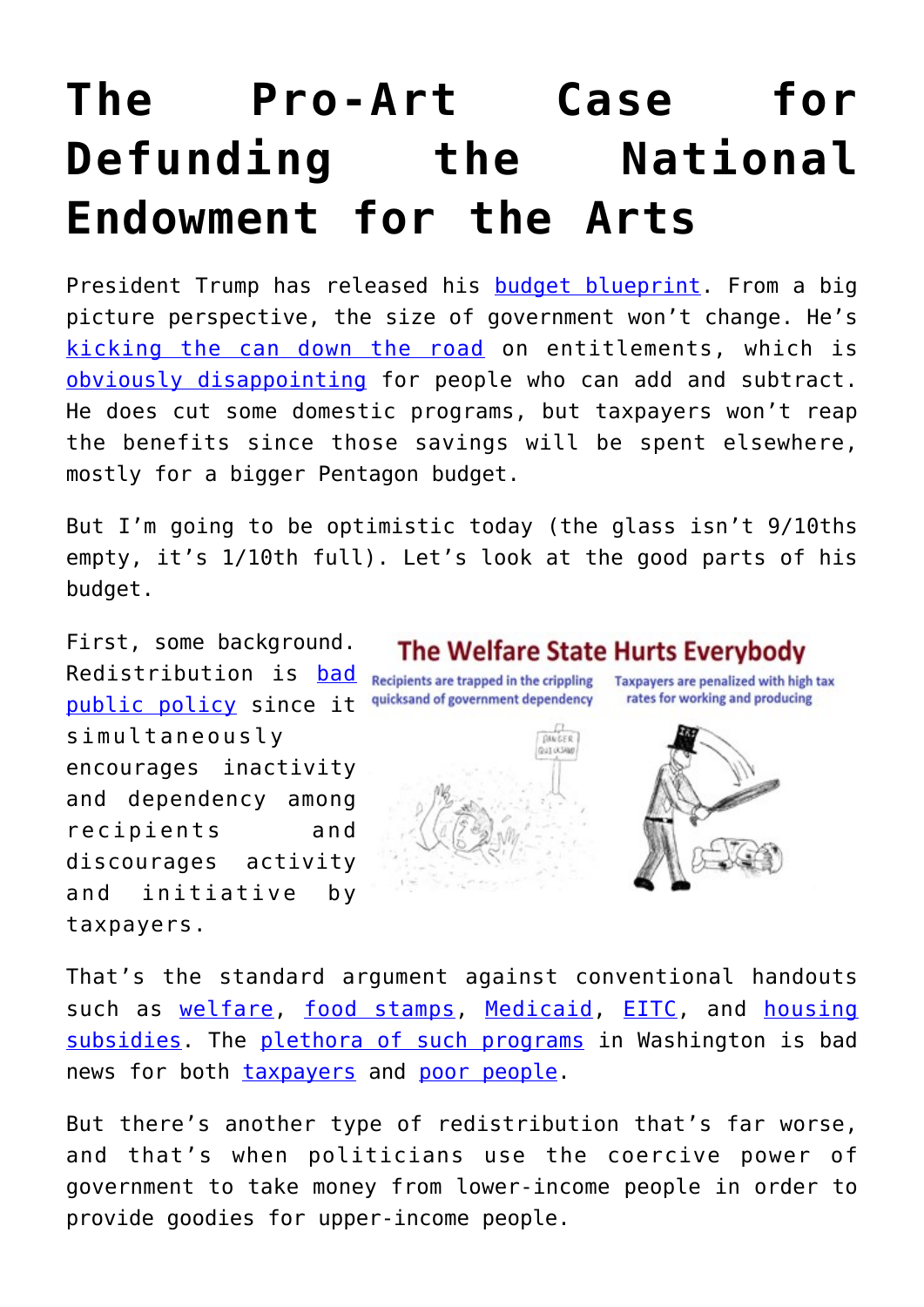This is why I am so unrelentingly hostile to programs like the [Export-Import Bank,](https://danieljmitchell.wordpress.com/2012/04/12/a-nauseating-example-of-cronyism-sleaze-and-corruption-at-the-export-import-bank/) [agriculture subsidies](https://danieljmitchell.wordpress.com/2016/12/14/the-insane-world-of-agriculture-subsidies/), so-called [disaster](https://danieljmitchell.wordpress.com/2012/11/26/disaster-relief-is-not-a-responsibility-of-the-federal-government/) [relief](https://danieljmitchell.wordpress.com/2012/11/26/disaster-relief-is-not-a-responsibility-of-the-federal-government/), [green-energy scams](https://danieljmitchell.wordpress.com/2011/09/27/the-solyndra-scandal-reeks-but-the-entire-green-energy-program-is-a-scam/) like [Solyndra](https://danieljmitchell.wordpress.com/2011/09/21/home-town-columnist-eviscerates-obama-for-chicago-style-corruption-in-solyndra-scandal/), and [Fannie](https://danieljmitchell.wordpress.com/2012/09/16/middle-class-and-poor-people-shouldnt-subsidize-the-mortgages-of-rich-people/) [Mae/Freddie Mac subsidies.](https://danieljmitchell.wordpress.com/2012/09/16/middle-class-and-poor-people-shouldnt-subsidize-the-mortgages-of-rich-people/)

Indeed, I even developed a "[Bleeding Heart Rule"](https://danieljmitchell.wordpress.com/2012/03/20/a-test-for-the-gop-shutting-down-the-spigot-of-corporate-welfare-at-the-export-import-bank/) back in 2012 to describe how such giveaways are morally reprehensible.



Now let's add another program to the list.

The National Endowment of the Arts is a federal program that subsidizes art, with upper-income people reaping the vast majority of the benefits.

That's the bad news. The good news is that President Trump is proposing to defund this elitist bureaucracy.

Before explaining why the program should be abolished, let's look at the case for federal involvement. This is how the NEA [describes its mission](https://www.arts.gov/).

*The National Endowment for the Arts is an independent federal agency that funds, promotes, and strengthens the creative capacity of our communities by providing all Americans with diverse opportunities for arts participation.*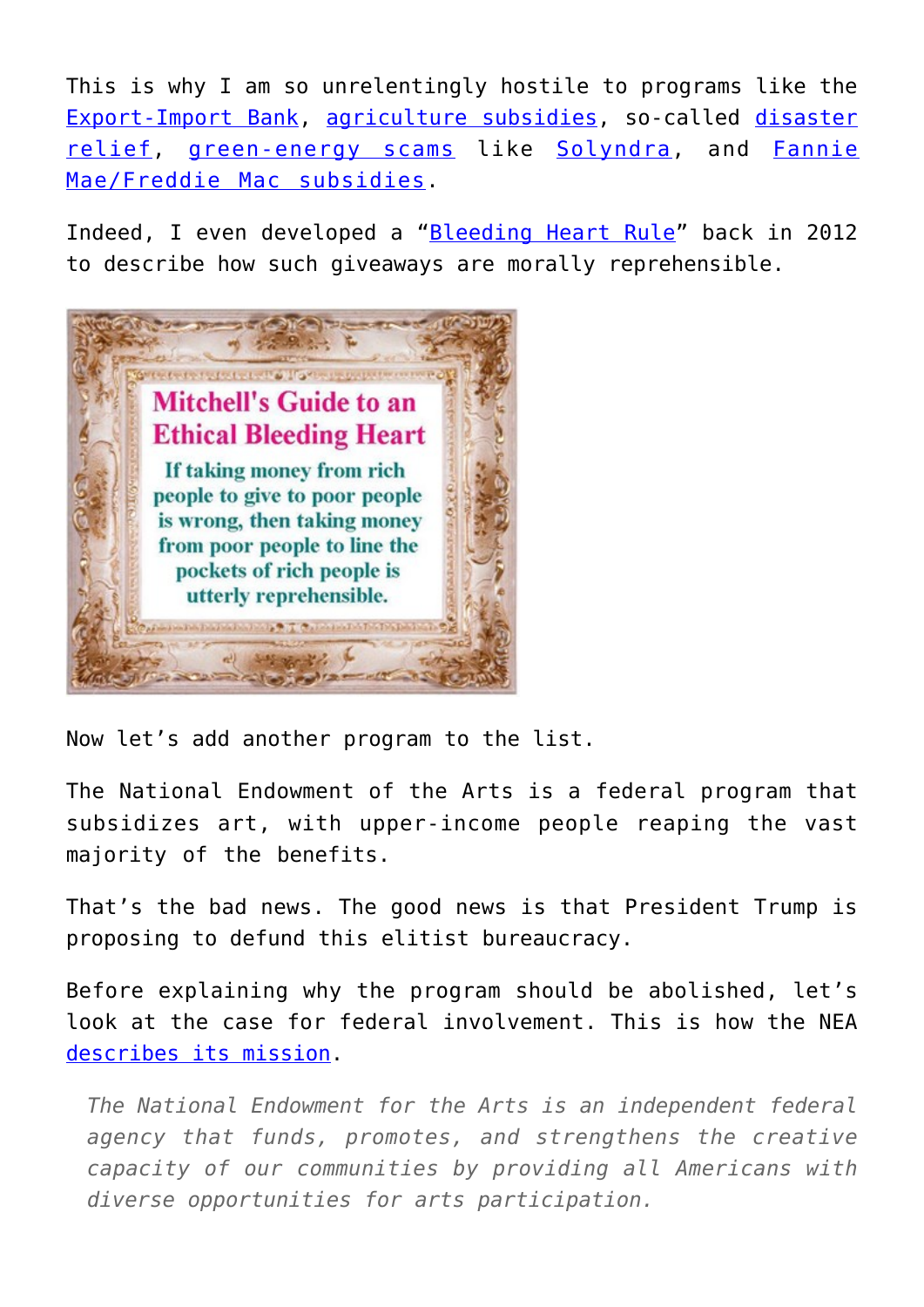That sounds noble. But are we really supposed to believe that our communities won't have any creative capacity without some handouts from the federal government to museums and other politically connected organizations that primarily serve rich people?

And for those of us who have this [old-fashioned notion](https://danieljmitchell.wordpress.com/2016/06/23/congressman-nadler-wins-prize-for-historical-and-constitutional-illiteracy/) that the federal government should be constrained by the Constitution, it's also worth noting that art subsidies are not one of the enumerated powers in [Article 1, Section 8.](https://www.usconstitution.net/xconst_A1Sec8.html)

Here is the pro-NEA argument from [a column](https://mobile.nytimes.com/2017/02/22/opinion/why-art-matters-to-america.html) in the *New York Times*.

*Sadly, it has become clear that the N.E.A. is, once again, under threat of being abolished… The N.E.A.'s budget is comparatively minuscule — \$148 million last year, or 0.004 percent of the total federal budget — while the arts sector it supports employs millions of Americans and generates billions each year in revenue and tax dollars. …the N.E.A., founded in 1965, serves three critical functions: It promotes the arts; it distributes and stimulates funding; and it administers a program that minimizes the costs of insuring arts exhibitions through indemnity agreements backed by the government. …The grants, of course, receive the most attention, if not as much as they deserve. Thousands are distributed in all 50 states, reaching every congressional district, urban and rural, rich and poor. …They support live theater for schools; music, dance and jazz festivals; poetry and literary events; arts programs for war veterans; and, of course, museum exhibitions.*

This actually makes my point. The NEA spends \$148 million per year, which is just a tiny fraction of what is spent by the private sector.

In other words, we had museums, plays, music festivals, and art programs before the NEA was created and all of those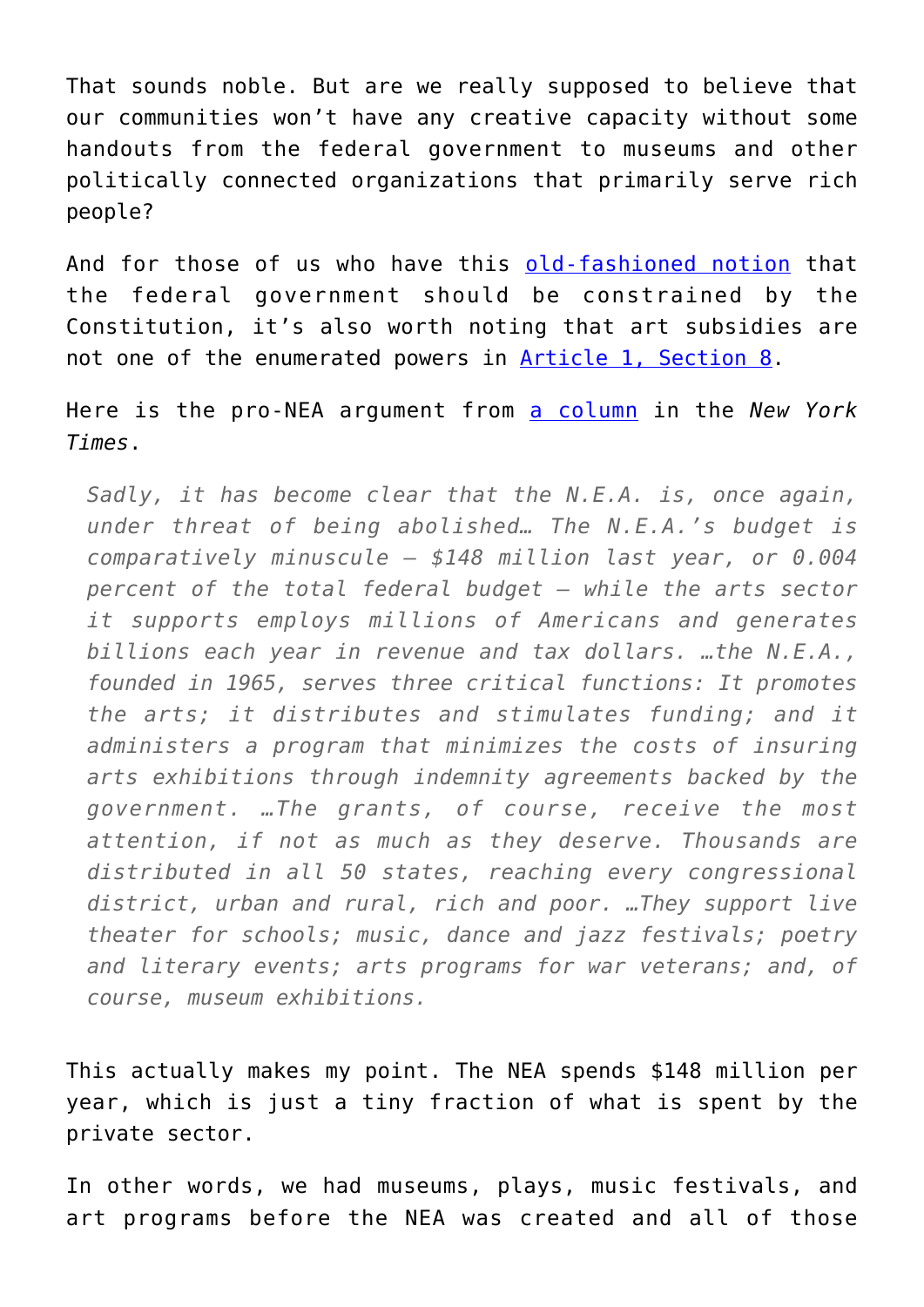activities will exist if the NEA is abolished.

All that will change is that politicians and bureaucrats won't be doling out special grants to select institutions and insiders that have figured out how the manipulate the system.

The column also has some absurd hyperbole.

*I fear that this current call to abolish the N.E.A. is the beginning of a new assault on artistic activity. Arts and cultural programming challenges, provokes and entertains; it enhances our lives. Eliminating the N.E.A. would in essence eliminate investment by the American government in the curiosity and intelligence of its citizens.*

The author actually wants readers to conclude that a failure to subsidize is somehow akin to an assault on artistic creativity. Oh, and don't forget that our curiosity and intelligence somehow will suffer.

Here's [a story](https://www.apnews.com/2e9b8d3130484809abc8a42ae9d746ed) about an interest group that wants to keep the gravy train on the tracks.

*The heads of five Boston arts museums are pushing back against feared Trump administration cuts to the National Endowment for the Arts and the National Endowment for the Humanities. The museums' directors say in an open letter that the agencies…help foster knowledge of the arts, create cultural exchanges, generate jobs and tourism, and educate young people. They say NEA and NEH funding has been instrumental at each of the Boston museums.*

My immediate reaction is that there are lots of rich people and well-heeled companies in Boston. Surely NEA handouts can be replaced if these museum directors are remotely competent.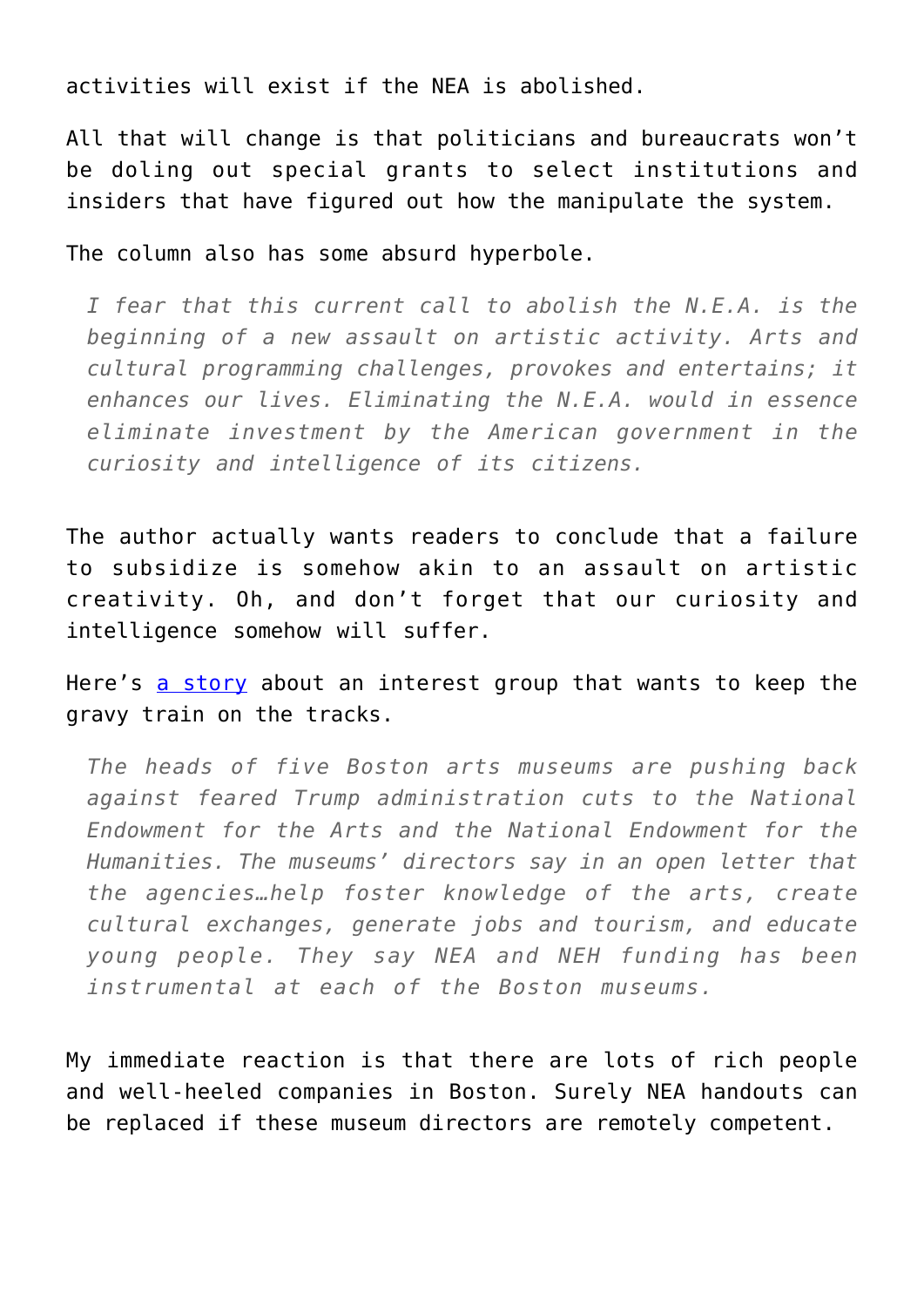I'll also take a wild guess that the directors of these five museums earn an average of more than \$500,000 per year. Perhaps it's not right for them to be using tax dollars to be part of the top 1 percent. Heck, trimming their own salaries might be an easy place for them to get some cost savings.



But enough from me. Let's look at what some others have written about the NEA. Let's start with George Will's [assessment.](http://www.nationalreview.com/article/445797/national-endowment-arts-funding-cuts-eliminate-program)

*…attempting to abolish the NEA is a fight worth having, never mind the certain futility of the fight. Government breeds advocacy groups that lobby it to do what it wants to do anyway — expand what it is doing. The myriad entities with financial interests in preserving the NEA cloyingly call themselves the "arts community," a clever branding that other grasping factions should emulate… The "arts community" has its pitter-patter down pat. The rhetorical cotton candy sugary, jargon-clotted arts gush — asserts that the arts nurture "civically valuable dispositions" and a sense of "community and connectedness." And, of course, "diversity" and "self-esteem." Americans supposedly suffer from a scarcity of both. …the NEA's effects are regressive, funding programs that are…"generally enjoyed by people of higher income levels, making them a wealth transfer from poorer to wealthier." …Americans' voluntary contributions to arts organizations ("arts/culture/humanities" institutions reaped \$17 billion in 2015) dwarf the NEA's subventions, which would be replaced if those who actually use the organizations many of them supported by state- and local-government arts councils — are as enthusiastic about them as they claim to*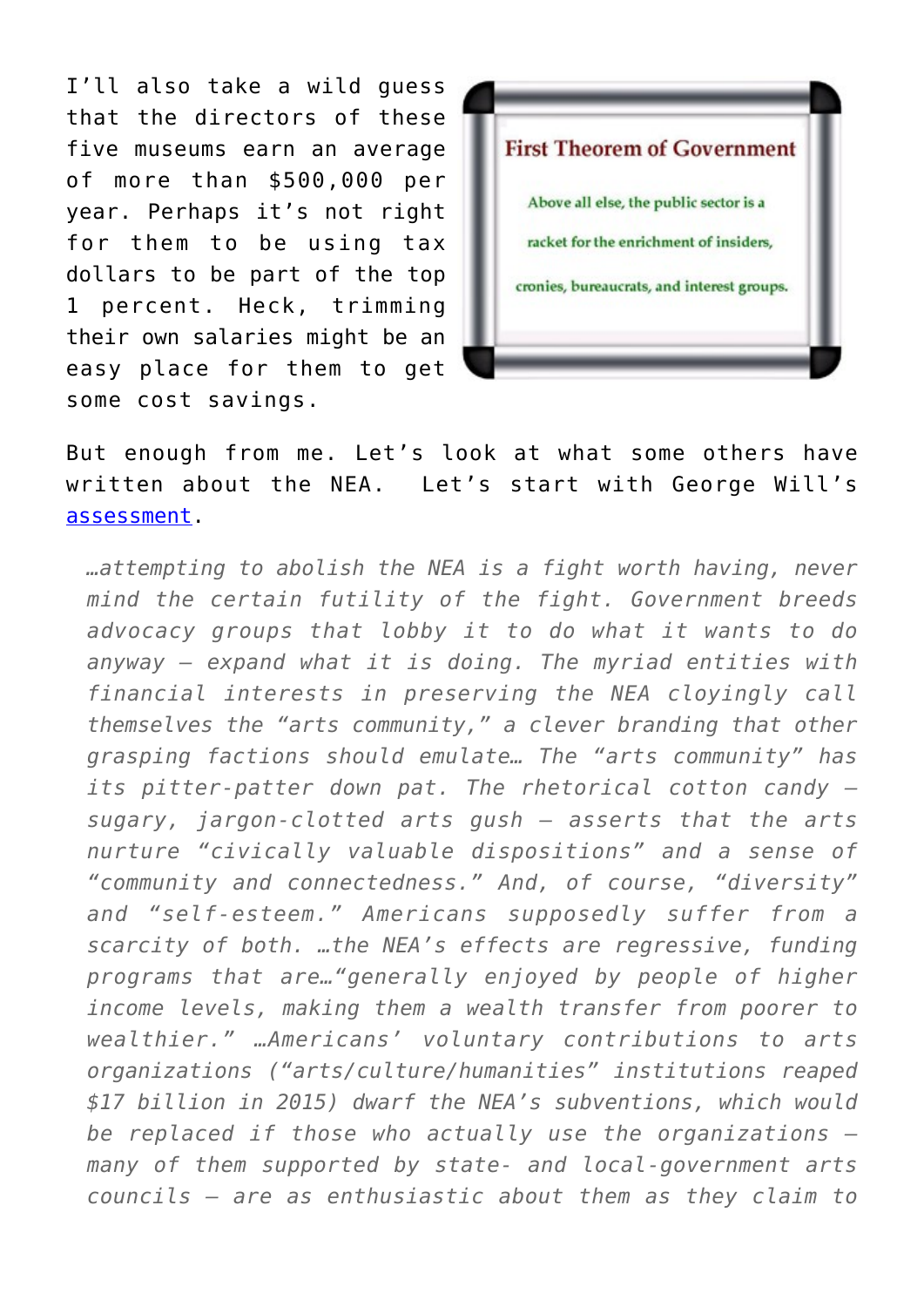*be. The idea that the arts will wither away if the NEA goes away is risible.*

Now let's hear from members of the "arts community" who understand that art doesn't require handouts.

We'll start with Patrick Courrielche, who [wrote](https://www.wsj.com/articles/save-the-arts-by-ending-the-endowment-1485390654) in the *Wall Street Journal* about the need to free the arts from federal dependence.

*The NEA, created in 1965, has become politically tainted and ill-equipped to handle today's challenges. Mr. Trump and Congress should ax it as soon as possible. …For the American arts to flourish—and for art to reach all Americans—artists must be able to make a living from their efforts.*

# And a theater director from Brooklyn [explains](http://thefederalist.com/2017/02/08/ending-federal-funding-will-best-thing-arts-decades/) in the *Federalist* why the art world will be better off without the NEA.

*…as Trump prepares to spike the ball and end the game by axing the NEA, there is reason to be optimistic that this decision will be very good for the arts in America. …Arts institutions, which receive the bulwark of NEA funding, are failing badly at reaching new audiences, and losing ground. This is a direct result of the perverse market incentives our nonprofit arts system creates… As the artistic director of an unsubsidized theater company in New York City for more than a decade, I had to compete in a closed marketplace, where wealthy gatekeepers and the government rather than ticket sales pay the bills. The industry receives more free money than it did a decade ago, and has fewer attendees. That is a broken system by any estimation. …Taking away free government money for the arts won't make art disappear. After all, art is older than government. It will force artists and arts organizations to finally come to terms with their market realities. Audiences are better than experts at deciding what*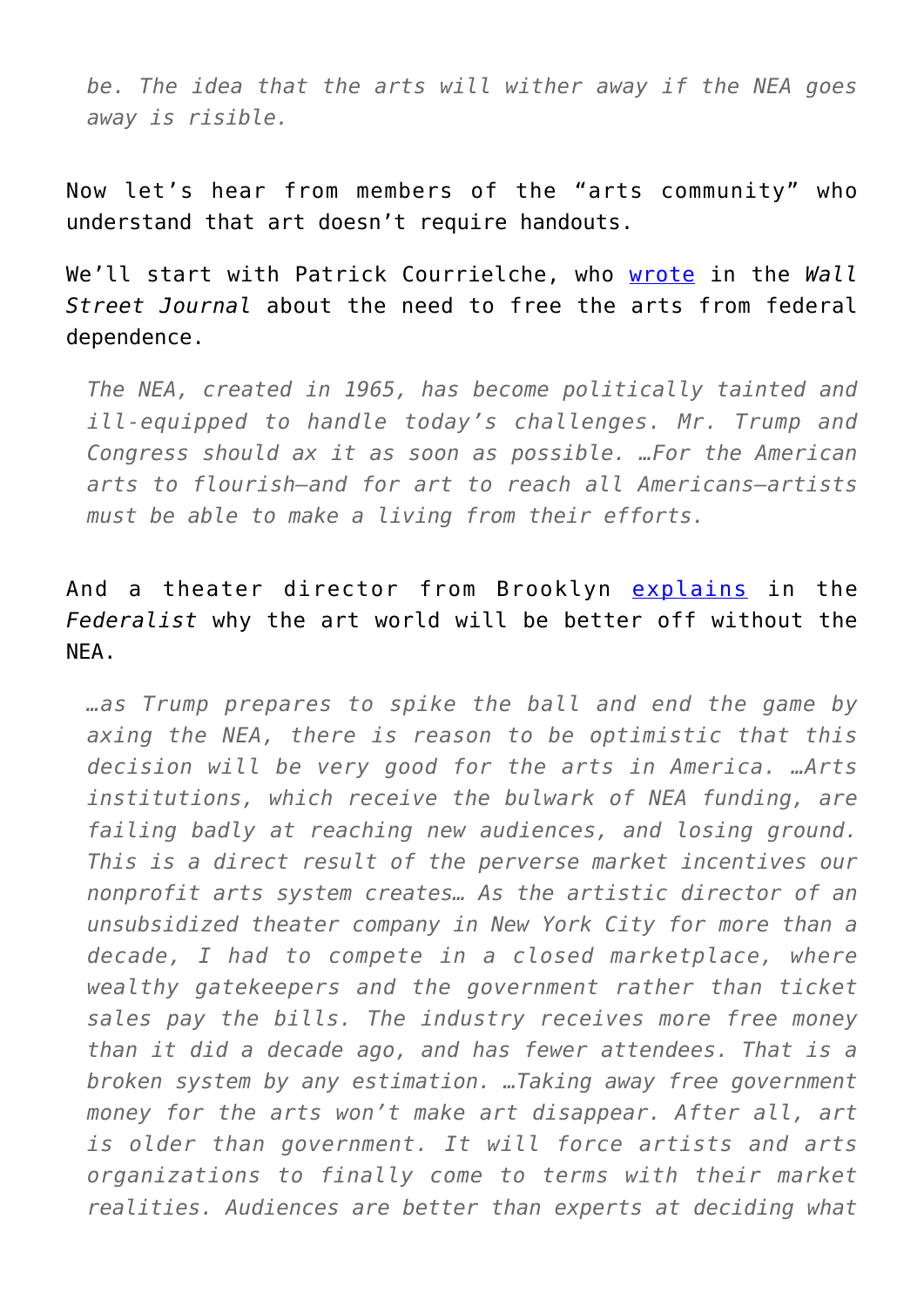*art is good or important. If a piece of art is so good that nobody to wants to pay for it, maybe it isn't all that good. …In the American tradition, vaudeville, jazz, standup comedy, and many other art forms were created and grew within the free market, free from government assistance. Under this system there was a tremendous appetite for high art among Americans… President Trump is wise to get the government out of the art game, and all of us will be better off for his decision.*

### Here's another artist, [writing](https://pjmedia.com/lifestyle/2017/03/05/the-national-endowment-for-the-arts-is-bad-for-art-and-should-be-defunded/) for PJ Media, about the benefits of ending federal handouts.

*For over a decade as a theatre artist, my salary was made possible by taxpayers funding the arts. …In hindsight, and after much reflection and a better understanding of economics, I am truly sorry, and ask the taxpayer to forgive my thievery. However, spilled milk can't be put back into the bottle. That doesn't mean that we have to keep spilling the milk, though. It's way past time to defund and shutter the National Endowment for the Arts. The NEA and their supporters will trot out research about how many dollars are added to local economies due to things like theatres, symphonies, and museums. Of course, as almost every person with at least half a semester of Economics under their belt is screaming, the NEA's argument embraces the broken window fallacy. The economic stimulus felt and supposedly generated by the arts community comes at the expense of other markets. …The National Endowment for the Arts model artificially props up mostly unwanted markets by using tax dollars that get funneled through inefficient and wasteful bureaucracies. …What it does to the arts is create a marketplace that supports bad art. …Don't misunderstand, I love art. Like, a lot. And I'm willing to pay for it, as are many other patrons of the arts. If the National Endowment for the Arts were to be defunded and shuttered, it would help clear the deck of bad art that people aren't willing to pay the real cost for.*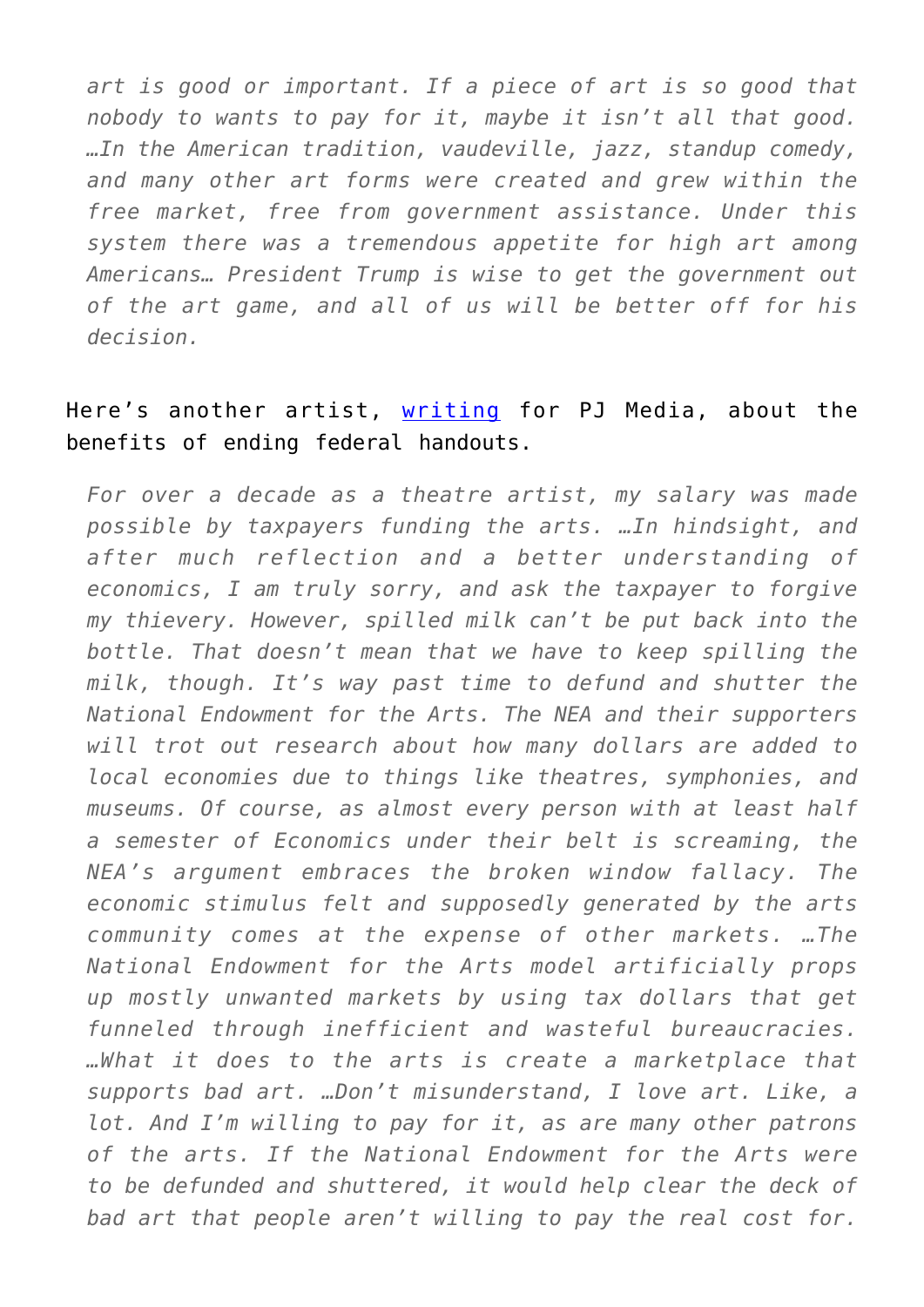*…art does enhance life, but having your life enhanced at the expense of others is not a right. People don't have a right to other people's money just so they can watch a play or visit a museum. …It's time for the National Endowment for the Art to be defunded and shuttered.*

#### Amen.

Since I started today's column with optimism, I'll be balanced and end with pessimism. I very much doubt that Congress will defund the NEA bureaucracy.

In part, this is a classic example of "[public choice](https://danieljmitchell.wordpress.com/2016/10/08/a-videos-primer-on-public-choice-economics/)." The recipients of the handouts have strong incentives to mobilize and lobby to keep their goodies. Taxpayers, by contrast, mostly will be disengaged because their share of the cost is trivial.

But it gets worse. The NEA also is very clever. A Senator once told me that it was difficult to vote against the bureaucracy because the "arts community" cleverly placed the wives of major donors on local arts councils. That made it difficult to vote against the NEA, though this



Senator did say that making this tough vote would be worthwhile. Yes, there would be some short-term grousing by interest groups (and donor wives) if the agency actually was shut down, but that would quickly dissipate as people saw the arts were able to survive and thrive without sucking at the federal teat.

For the [sake of the nation](https://danieljmitchell.wordpress.com/2015/06/19/americas-greek-fiscal-future/), let's hope most lawmakers think